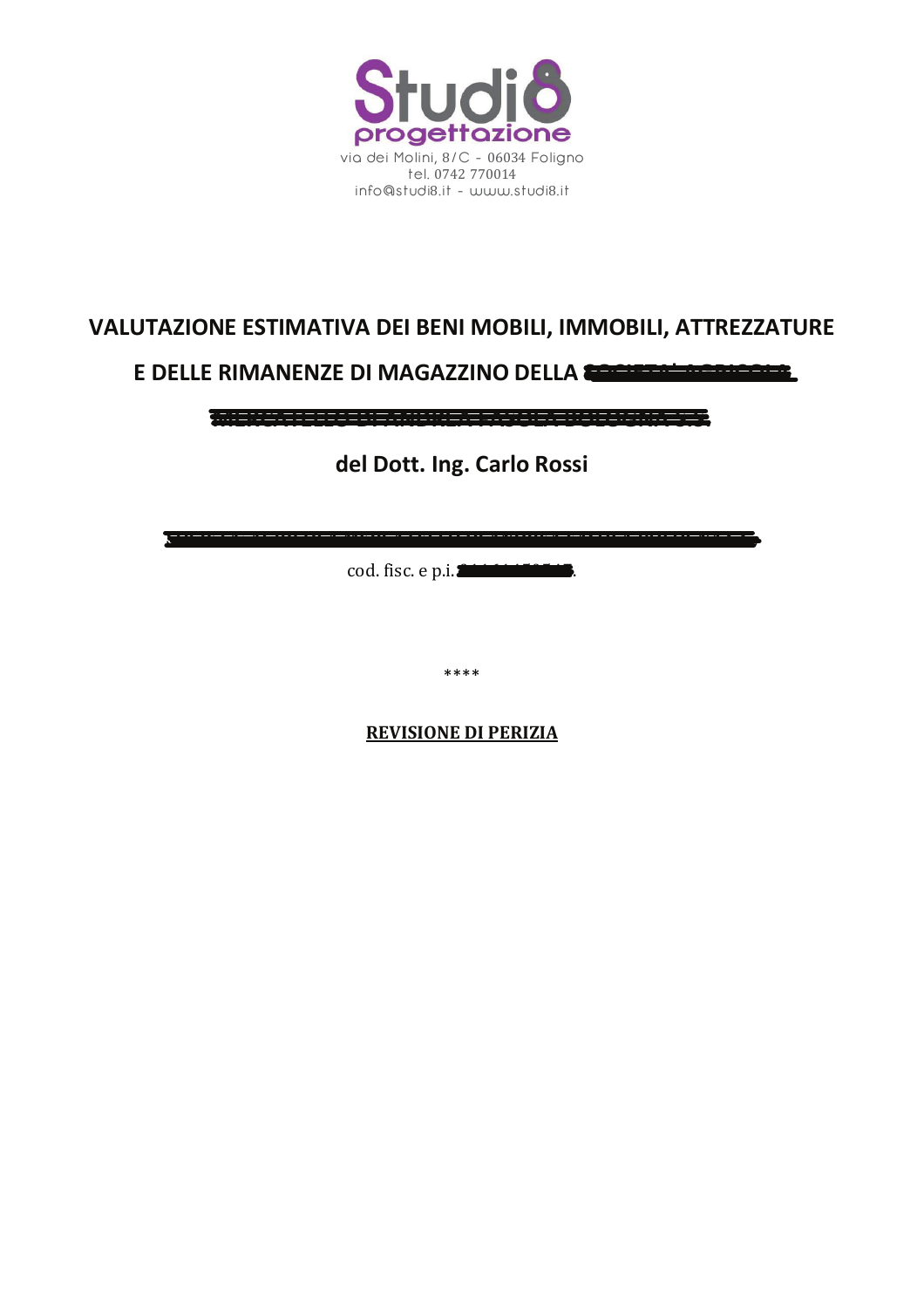7 ed ha quindi

## **INCARICO E SUO ESPLETAMENTO**

Il sottoscritto Dott. Ing. Carlo Rossi, libero professionista iscritto all'Albo degli Ingegneri della Provincia di Perugia al n. A3331 ed iscritto presso quello dei Periti Giudiziari del Tribunale di Spoleto, ha ricevuto l'incarico di perito stimatore dei beni mobili inerenti alla

provveduto alla valutazione degli stessi costituiti da:

- Magazzino Merci;
- Beni Mobili;
- $-$  Attrezzature;
- Impianto Fotovoltaico;
- Beni Immobili.

Accettato l'incarico conferitogli, lo scrivente Stimatore, si recava presso la sede principale della  $\blacksquare$ , per un primo incontro organizzativo. In particolare, veniva effettuato un rapido sopralluogo per identificare l'oggetto delle successive attività. Veniva inoltre richiesta la documentazione necessaria per il successivo svolgimento della stessa e concordate le modalità di prosieguo.

\*\*\*\*

Ricevuta la documentazione richiesta, lo scrivente effettuava ulteriori sopralluoghi:

- $-$  in data 16 novembre 2017;
- $-$  in data 19 gennaio 2018;
- $-$  in data 24 gennaio 2018;
- $-$  in data 5 marzo 2018;

supportato anche dal personale che già lavorava per la Società anticamente

**TANANI E ENGLES DE L'ESTERNO DE SU**, veniva dato inizio alle verifiche di dettaglio delle giacenze di magazzino ed a tutte le operazioni peritali.

A seguito di quanto richiesto dal Dott. Roberto Rossi, relativamente ad un aggiornamento della perizia alla data odierna e dopo quanto avvento con l'emergenza COVID, il sottoscritto ha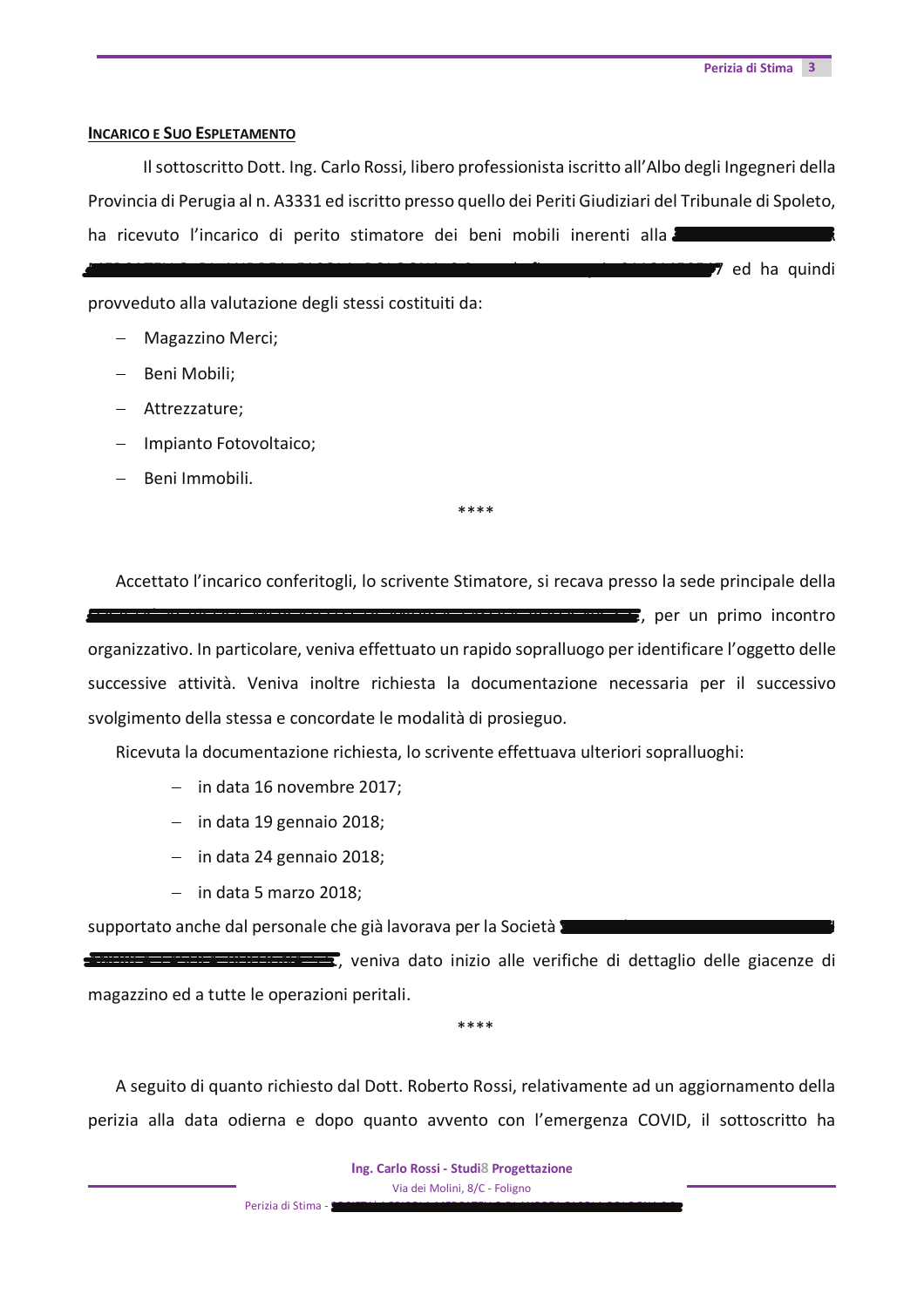provveduto ad analizzare tutte le possibili problematiche e componenti che possono contribuire a far modificare la stima degli stessi.

Per questo motivo, si aggiornano le stime degli immobili della

**ELECCION** presenti nel compendio come da tabella di seguito riportata:

| <b>BENI IMMOBILI E TERRENI</b> |                        |
|--------------------------------|------------------------|
| <b>DESCRIZIONE</b>             | <b>VALORE DI STIMA</b> |
| <b>BENI IMMOBILI</b>           |                        |
| PALAZZO "                      | 1.765.120,00 EURO      |
| CASOLARE "BOCCA DI RIGO"       | 222.856,00 EURO        |
| <b>CASOLARE "MORONETE"</b>     | 254.840,00 EURO        |
| <b>CASOLARE "SANGUINETO"</b>   | 487.140,00 EURO        |
| <b>CANTINA ED ENOTECA</b>      | 875.380,00 EURO        |
| <b>CENTRO AZIENDALE</b>        | 786.968,00 EURO        |
| <b>TERRENI</b>                 | 344.057,00 EURO        |
|                                |                        |
| <b>TOTALE:</b>                 | 4.736.361,00 EURO      |

## \*\*\*\*

Si precisa che i suddetti valori, come di seguito riepilogati, vanno ad integrare e sostituire quelli presenti nella perizia giurata dal sottoscritto presso lo studio Notarile del Dott. Leonardo Lupidi.

| <b>RIEPILOGO</b>                   |                        |
|------------------------------------|------------------------|
| <b>DESCRIZIONE</b>                 | <b>VALORE DI STIMA</b> |
| <b>BENI MOBILI ED ATTREZZATURE</b> | 236.877,00 EURO        |
| <b>IMPIANTO FOTOVOLTAICO</b>       | 83.700,00 EURO         |
| <b>BFNI IMMOBILI</b>               | 4.736.361,00 EURO      |
|                                    |                        |
|                                    |                        |
| <b>TOTALE:</b>                     | 5.056.938,00 EURO      |

\*\*\*\*

Ing. Carlo Rossi - Studi8 Progettazione Via dei Molini, 8/C - Foligno

**RIEPILOGO**